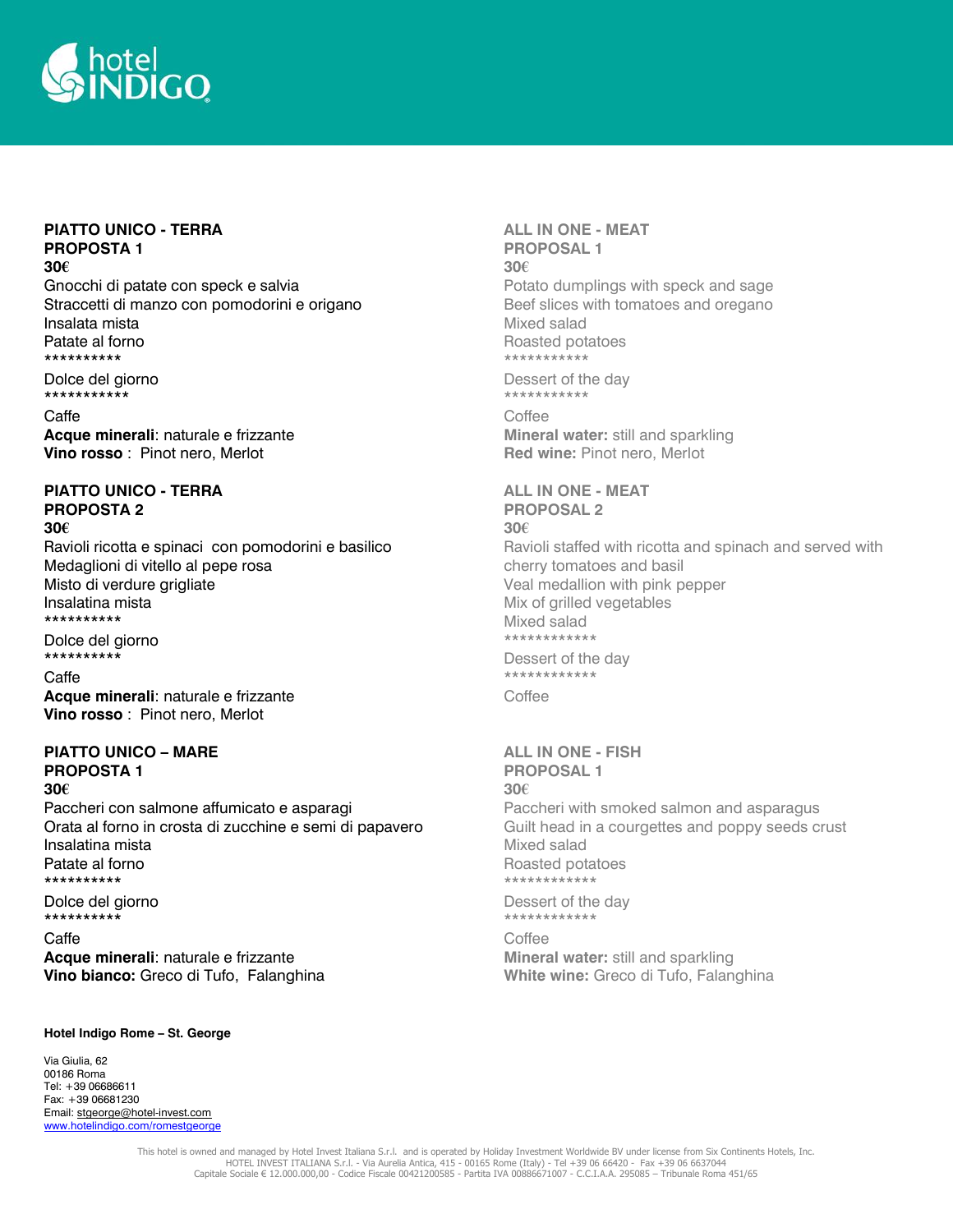

# **PIATTO UNICO - MARE PROPOSTA 2**

### **30€**

Pennette con salmone e radicchio Spigola grigliata con pesto di rosmarino Insalatina mista Zucchine grigliate \*\*\*\*\*\*\*\*\*\*

Dolce del giorno \*\*\*\*\*\*\*\*\*\*

Caffe

**Acque minerali**: naturale e frizzante **Vino bianco:** Greco di Tufo, Falanghina

## **PIATTO UNICO - VEGETARIANO PROPOSTA 1**

**30€**

Gnocchetti di semola con zucchine e olive nere Parmigiana di melanzane Pomodoro gratinato Patate al cartoccio \*\*\*\*\*\*\*\*\*\*

Dolce del giorno \*\*\*\*\*\*\*\*\*\*

#### Caffe

**Acque minerali**: naturale e frizzante **Vino bianco:** Greco di Tufo , Falanghina **Vino rosso** : Pinot nero, Merlot

### **ALL IN ONE – FISH PROPOSAL 2 30€** Pennette with salmon and red chicory Grilled sea bass with rosemary pesto Mixed salad Grilled courgettes \*\*\*\*\*\*\*\*\*\*\*\*

Dessert of the day \*\*\*\*\*\*\*\*\*\*\*\*

**Coffee Mineral water:** still and sparkling **White wine:** Greco di Tufo, Falanghina

# **ALL IN ONE - VEGETARIAN**

**PROPOSAL 1 30€** Durum dumplings with courgettes and black olives Parmesan style aubergines Gratin tomato Baked Potato \*\*\*\*\*\*\*\*\*\*\*

Dessert of the day \*\*\*\*\*\*\*\*\*\*\*

Coffee **Mineral water:** still and sparkling **White wine:** Greco di Tufo, Falanghina **Red wine:** Pinot nero, Merlot

#### **Hotel Indigo Rome – St. George**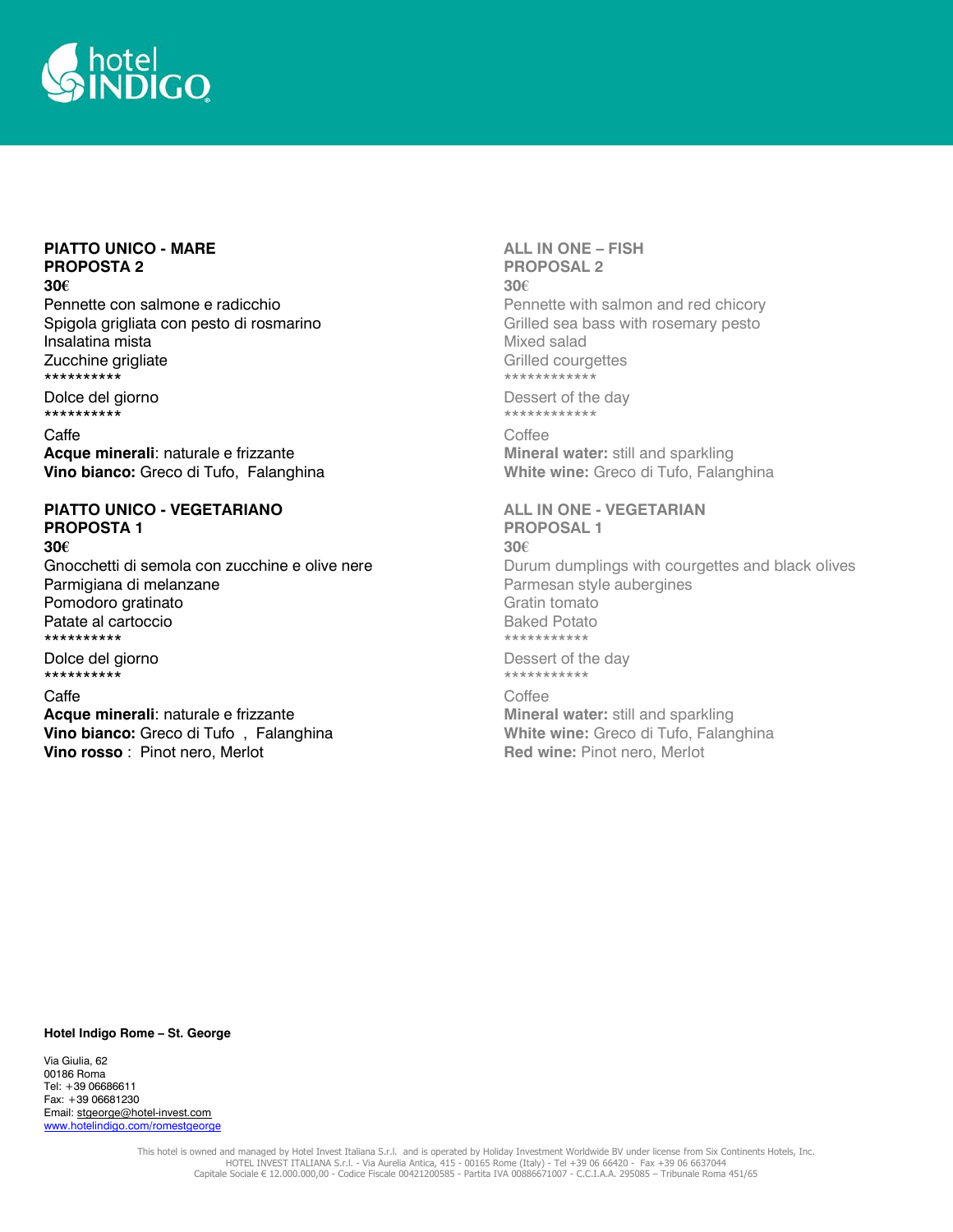

# **PIATTO UNICO - VEGETARIANO PROPOSTA 2**

#### **30€**

Paccheri con pomodorini e provola affumicata Millefoglie di verdura con grana Timballo di spinaci Patate arrosto \*\*\*\*\*\*\*\*\*\*

Dolce del giorno \*\*\*\*\*\*\*\*\*\*

#### Caffe

**Acque minerali**: naturale e frizzante **Vino bianco:** Greco di Tufo, Falanghina **Vino rosso** : Pinot nero, Merlot

#### **PIATTO UNICO - TRADIZIONE ROMANA 30€**

Rigatoni alla Amatriciana Saltimbocca alla Romana Patate alla fornarina Cicoria Ripassata \*\*\*\*\*\*\*\*\*\*

Dolce del giorno \*\*\*\*\*\*\*\*\*\*

### Caffe

**Acque minerali**: naturale e frizzante **Vino bianco:** Greco di Tufo , Falanghina **Vino rosso** : Pinot nero, Merlot

#### **ALL IN ONE - VEGETARIAN PROPOSAL 2 30€**

Paccheri with cherry tomatoes and smoked provla cheese Vegetable millefeuille with Parmesan cheese Spinach timbale Roasted potatoes \*\*\*\*\*\*\*\*\*\*\*

Dessert of the day \*\*\*\*\*\*\*\*\*\*\*

**Coffee Mineral water:** still and sparkling **White wine:** Greco di Tufo, Falanghina **Red wine:** Pinot nero, Merlot

#### **ALL IN ONE – ROMAN TRADITION 30€**

Rigatoni Amatriciana style Veal escalope Roman style Potatoes with onions, parsley, rosemary and butter Sauteed chicory with garlic \*\*\*\*\*\*\*\*\*\*\*

Dessert of the day \*\*\*\*\*\*\*\*\*\*\*

### **Coffee Mineral water:** still and sparkling **White wine:** Greco do Tufo, Falanghina **Red wine:** Pinot nero, Merlot

#### **Hotel Indigo Rome – St. George**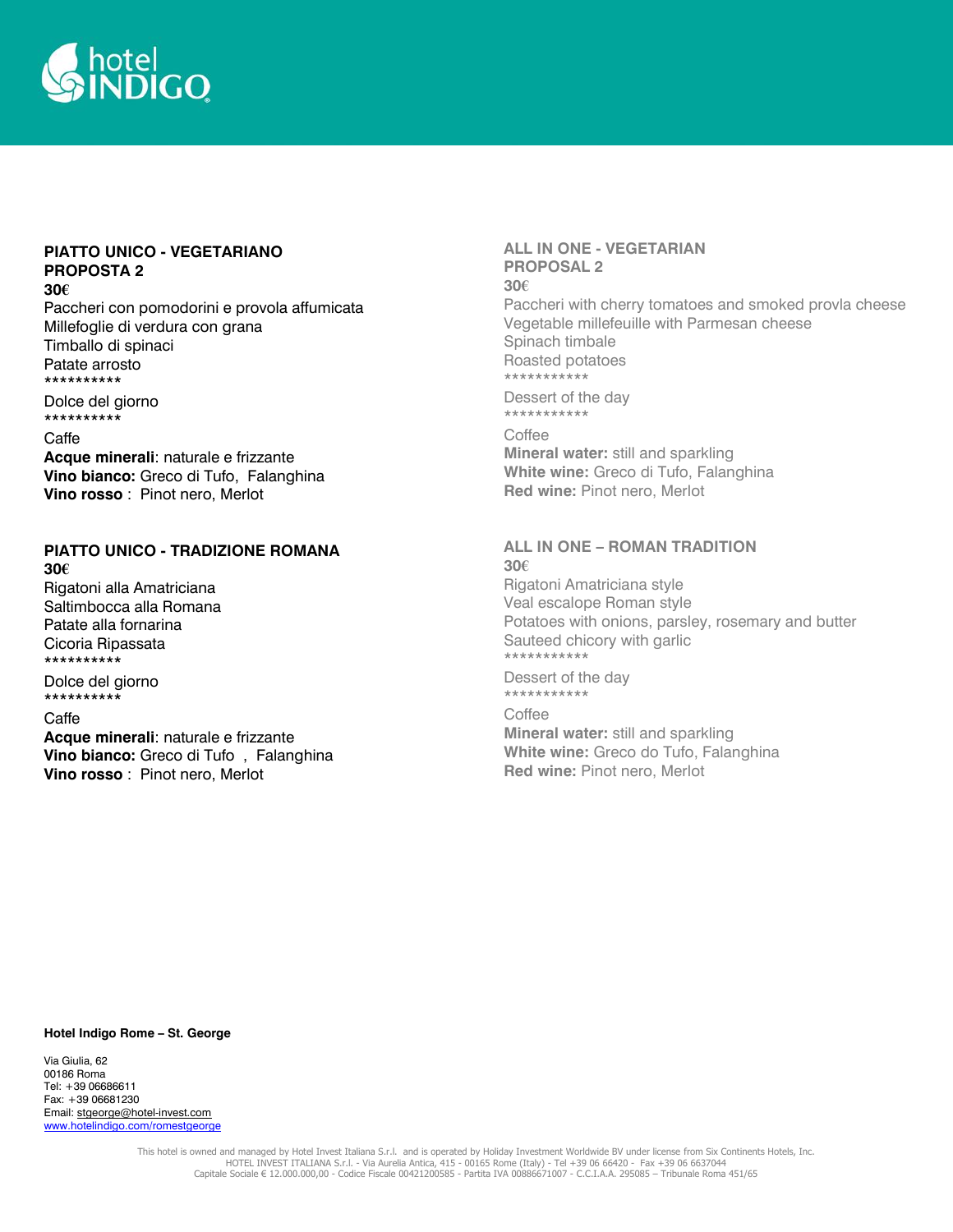

## **MENU 3 PORTATE SERVITO TERRA – PROPOSTA 1 35€**

Lasagna con crema di latte, funghi e grana Medaglioni di vitello con salsa al lime Patate arrosto e insalata mista Dolce del giorno

Caffe

**Acque minerali**: naturale e frizzante **Vino bianco:** Greco di Tufo, Falanghina **Vino rosso** : Pinot nero, Merlot

## **MENU 3 PORTATE SERVITO TERRA – PROPOSTA 2 35€**

Gnocchi di patate con pomodoro e bufala Petto di Pollo con olive, capperi e pomodorini Timballo di Melanzane e insalata mista Dolce del giorno

Caffe

**Acque minerali**: naturale e frizzante **Vino bianco:** Greco di Tufo, Falanghina **Vino rosso** : Pinot nero, Merlot

## **3 COURSE MENU - MEAT PROPOSAL 1 35€**  Lasagna with cream, mushrooms and Parmesan cheese Veal medallions with lime dressing Roasted potatoes and mixed salad Dessert of the day

Coffee

**Mineral water:** still and sparkling **White wine:** Greco di Tufo, Falanghina **Red wine:** Pinot nero, Merlot

### **3 COURSE MENU – MEAT PROPOSAL 2**

**35€**  Potato dumplings with tomato and buffalo mozzarella Chicken breast with olives, capers and tomatoes Aubergine timbale and mixed salad Dessert of the day

Coffee

**Mineral water:** still and sparkling **White wine:** Greco di Tufo, Falanghina **Red wine:** Pinot nero, Merlot

**Hotel Indigo Rome – St. George**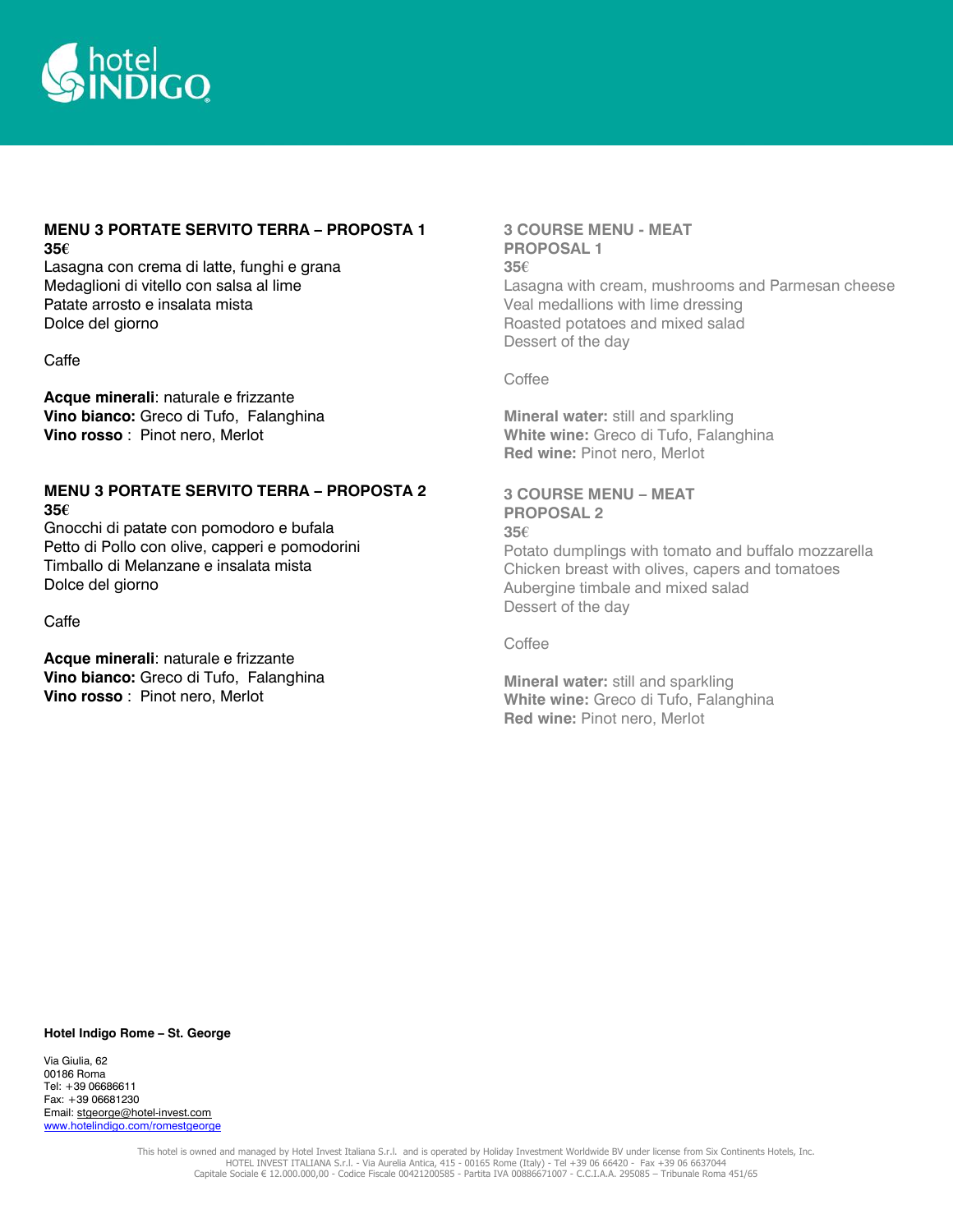

### **MENU 3 PORTATE SERVITO MARE – PROPOSTA 1 35€**

Risotto crema di gamberi e zucchine Spigola in crosta di patate Timballetto di patate e insalata mista Dolce del giorno

Caffe

**Acque minerali**: naturale e frizzante **Vino bianco:** Greco di Tufo, Falanghina **Vino rosso** : Pinot nero, Merlot

## **MENU 3 PORTATE SERVITO MARE – PROPOSTA 2 35€**

Paccheri cozze e pecorino Orata alla griglia con salsa al limone Fagottino di spinaci e insalata mista Dolce del giorno

Caffe

**Acque minerali**: naturale e frizzante **Vino bianco:** Greco di Tufo , Falanghina **Vino rosso** : Pinot nero, Merlot

## **3 COURSE MENU - FISH PROPOSAL 1 35€**  Risotto with prawns and courgettes Sea bass in potatoes crust Potatos little timbale and mixed salad Dessert of the day

Coffee

**Mineral water:** still and sparkling **White wine:** Greco di Tufo, Falanghina **Red wine:** Pinot nero, Merlot

# **3 COURSE MENU - FISH PROPOSAL 2**

**35€**  Paccheri with mussels and pecorino cheese Guilt head with lemon sauce Spinach wrap and mixed salad Dessert of the day

Coffee

**Mineral water:** still and sparkling **White wine:** Greco di Tufo, Falanghina **Red wine:** Pinot nero, Merlot

#### **Hotel Indigo Rome – St. George**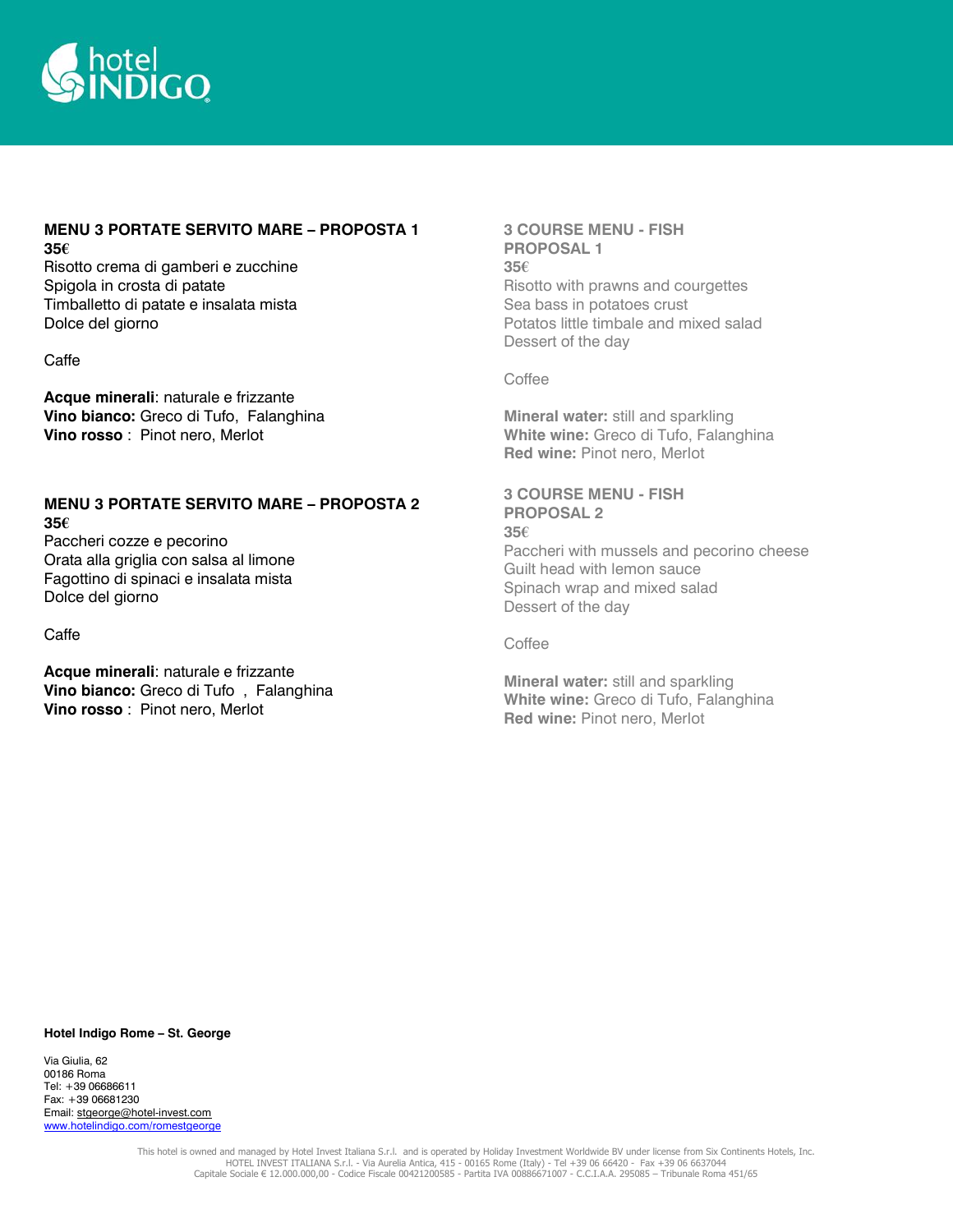

# **MENU 3 PORTATE SERVITO - VEGETARIANO PROPOSTA 1**

## **35€**

Ravioli ricotta e spinaci con pomodorini e grana Millefoglie di verdure con bufala Bietina al limone e insalata mista Dolce del giorno

### Caffe

**Acque minerali**: naturale e frizzante **Vino bianco:** Greco di Tufo, Falanghina **Vino rosso** : Pinot nero, Merlot

## **MENU 3 PORTATE SERVITO - VEGETARIANO PROPOSTA 2**

### **35€**

Pennette con carciofi, menta e pecorino Pomodori ripieni con melanzana e patate affumicate Panache di verdure e insalata mista Dolce del giorno

#### Caffe

**Acque minerali**: naturale e frizzante **Vino bianco:** Greco di Tufo, Falanghina **Vino rosso** : Pinot nero, Merlot

## **3 COURSE MENU – VEGETARIAN PROPOSAL 1 35€** Ricotta and spinach ravioli with tomatoes and Parmesan cheese Vegetables millefeuille with buffalo ozzarela Green leaves with lemon and mixed salad Dessert of the day

#### Coffee

**Mineral water:** still and sparkling **White wine:** Greco di Tufo, Falanghina **Red wine:** Pinot nero, Merlot

# **3 COURSE MENU – VEGETARIAN PROPOSAL 2 35€**

Pennette with artichokes, mint and pecorino cheese Little tomatoes stuffed with aubergines and smoked potatoes Vegetable panache and mixed salad Dessert of the day

Coffee

**Mineral water:** still and sparkling **White wine:** Greco di Tufo, Falanghina **Red wine:** Pinot nero, Merlot

#### **Hotel Indigo Rome – St. George**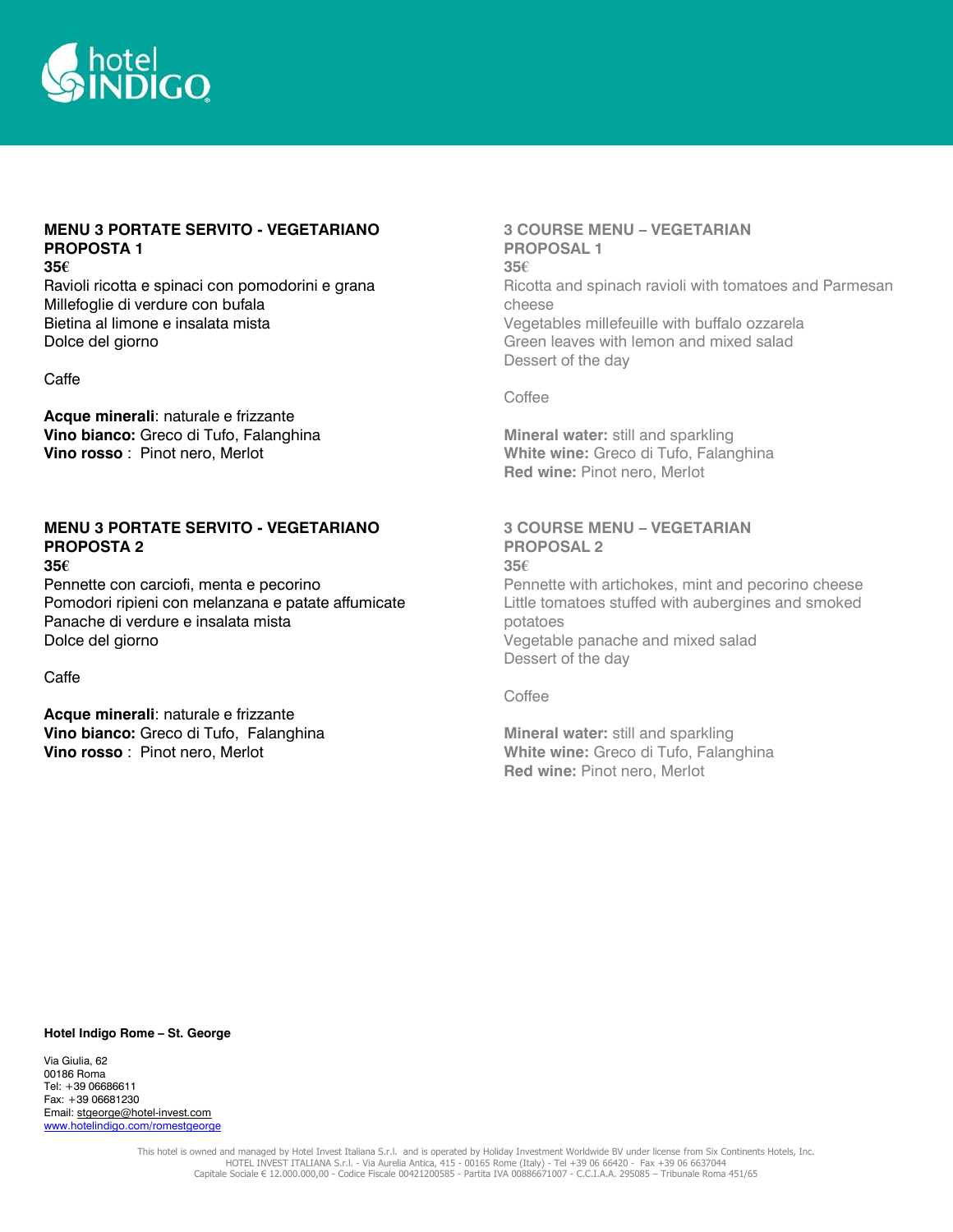

### **Antipasti per creare il menu 4 portate o per modificare i menu 3 portate 40€**

Prosciutto crudo e mozzarella Affettati di salumi del Lazio con crostini Carpaccio di manzo con rucola e grana Salmone affumicato su insalatina di finocchi e salsa lime Insalatina di polipo e seppia con zucchine e menta Zucchina ripiena di caprino su insalatina aromatica Selezione di formaggi con mostarde e pane all'uvetta

## **BUFFET 3 PORTATE CALDE**

**45€ (minimo 40 pax) Gli antipasti**

Insalatina di mare con zucchine e menta Salumi misti con ruchetta e Grana Vassoio di Mozzarella e pomodori Affumicati di pesce su insalatina di finocchi e lime

## **L'angolo del Rustico**

Pizzette con pomodoro e Bufala Arancini di riso Crocchette di patate Rustici misti

### **Dal buffet caldo**

Ravioli ricotta e spinaci con pomodorini marinati Paccheri con cozze e pecorino Filetto di Spigola in guazzetto di olive e patate

## **I contorni sfiziosi**

Tutte le verdure miste di stagione al forno, padellate e grigliate e Insalate miste (radicchio, cappuccina, riccia, pomodori, finocchi ecc ) **Choice of starters to create a 4 course menu o to replace a dish of the 3 course menus 40€**

### Parma Ham and mozzarella

Cured meats from Latium with toasted bread Beef carpaccio with rocket salad and Parmesan cheese Smoked salmon and fennels salad with lime dressing Octopus and squid salad with courgettes and mint Courgette staffed with goat cheese and served with aromatic salad Selection of cheeses with jams and raisins bread

## **3 COURSE HOT BUFFET MENU 45€ (minimum 40 pax)**

**Starters** Seafood salad with courgettes and mint Mixed cured meats with rocket salad and Parmesan cheese Mozzarella and tomatoes Smoked fish and fennels salad with lime dressing

#### **Rustic corner**

Little pizzas with tomato and buffalo mozzarella Rice croquettes Mixed vol-au-vent

## **From the hot buffet**

Ricotta and spinach ravioli with marinated tomato dressing Paccheri with mussels and pecorino cheese Filet of sea bass in olives and potatoes broth

**Mouthwatering side orders** Hoven baked, sautéed and grilled season vegetables Mixed salads (red chicory, lettuce, tomatoes, fennels, etc)

#### **Hotel Indigo Rome – St. George**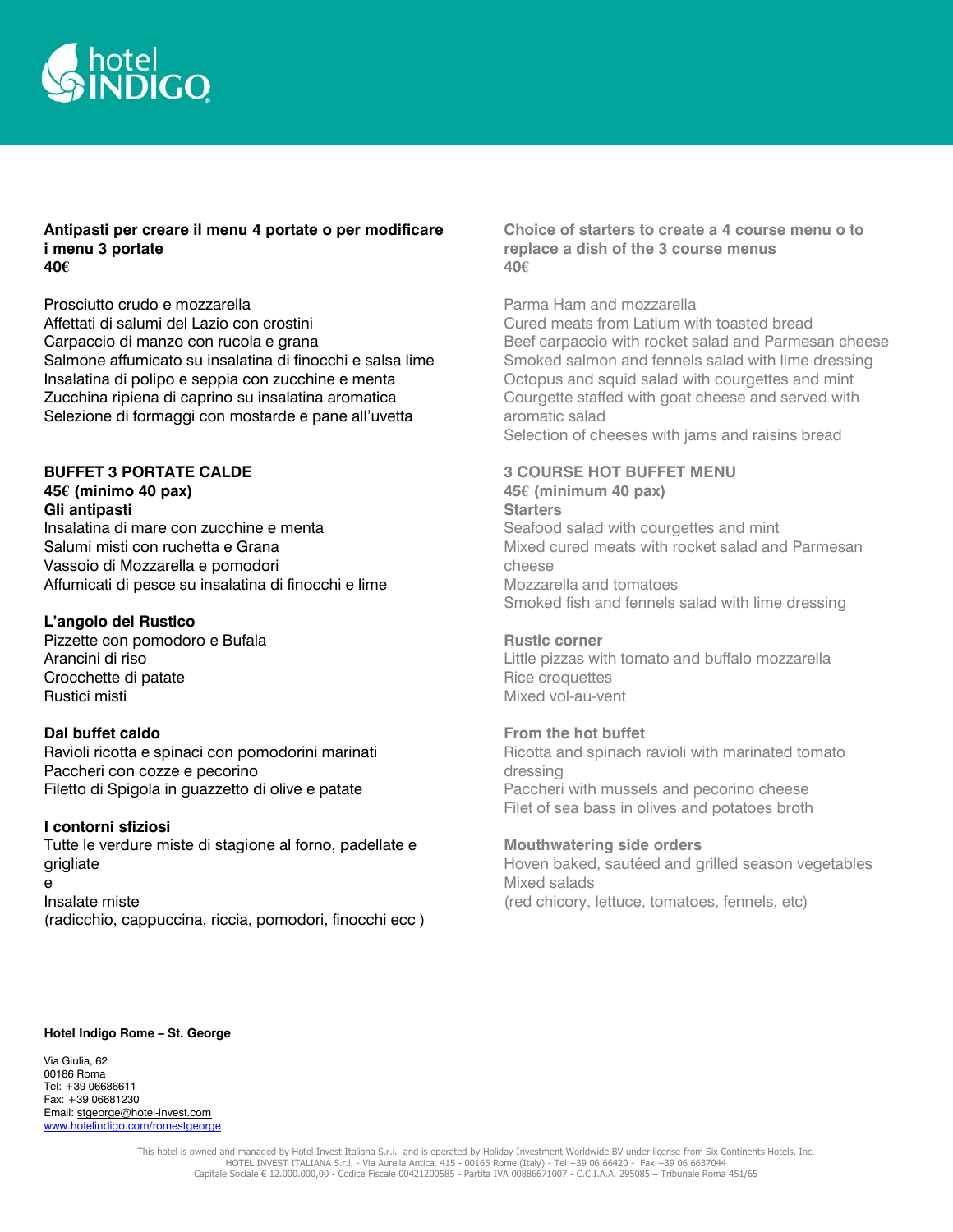

### **Le piccole dolcezze**

Bianco mangiare con fragole e caramello Crema bruciata con piccoli cantucci Tiramisù al caffe Caffè

**Acque minerali**: naturale e frizzante **Vino bianco:** Greco di Tufo, Falanghina **Vino rosso** : Pinot nero, Merlot

Piatti caldi da aggiungere al buffet per il menu 4 portate o per modificare il menu 3 portate

### **50€**

Gnocchetti con pomodoro e mozzarella di bufala Pennette con funghi e grana Rigatoni con ragù di verdure e ricotta infornata Orecchiette con pesto di basilico e pomodorini Crespelle con radicchio e provola Parmigiana di verdure Orata in crosta di patate Filetti di rombo al limone con rughetta Straccetti di manzo alle verdure di stagione Scaloppe di vitello con salvia e prosciutto croccante Petto di pollo al pepe rosa con carote e zenzero Medaglioni di maiale al vino rosso con zucchine trifolate

### **Tiny confectionary**

Milky dessert with strawberries and caramel Crème brulée with hazelnut biscuits Coffee tiramisu Coffee

**Mineral water:** still and sparkling **White wine:** Greco di Tufo, Falanghina **Red wine:** Pinot nero, Merlot

## **Hot dishes to be added to the menu to create a 4 course menu or to modify the 3 course menu 50€**

Potato dumplings with tomato and buffalo mozzarella Pennette with Parmesan cheese and mushrooms Rigatoni with vegetable ragout and baked ricotta cheese Orecchiette with basil pesto sauce and cherry tomatoes Crepe with red chicory and provola cheese Vegetable parmigiana Sea bream in a potato crust Filet of turbot with lemon and rocket salad Veal escalopes with sage and crispy ham Chicken breast with pink pepper, carrots and ginger Pork medallion with red wine and courgettes

#### **Hotel Indigo Rome – St. George**

Via Giulia, 62 00186 Roma Tel: +39 06686611 Fax: +39 06681230 Email: stgeorge@hotel-invest.com www.hotelindigo.com/romestgeorge

#### **COFFEE BREAK DOLCE**